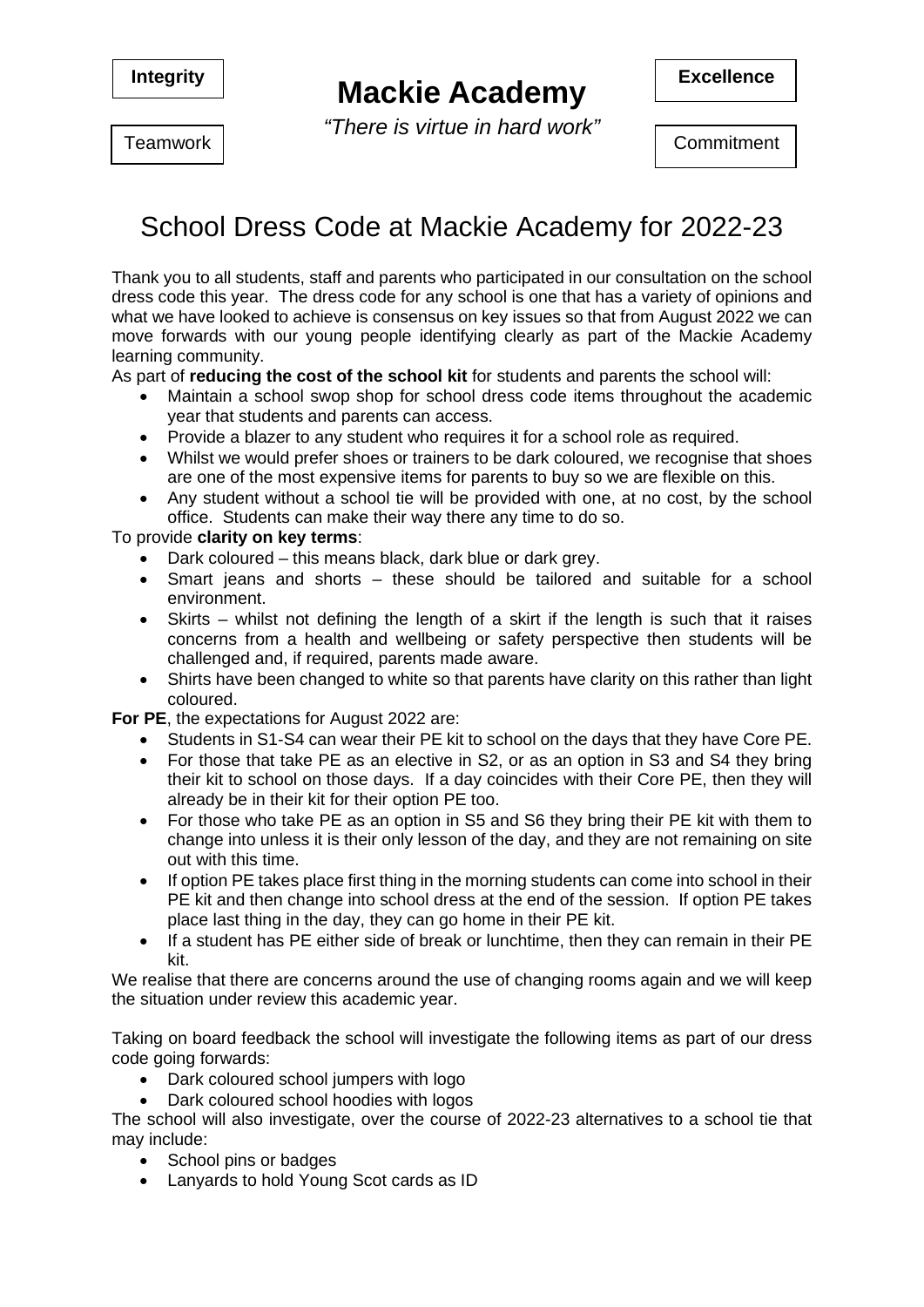

*"There is virtue in hard work"*  Teamwork | There is virtue in hard work | Commitment

#### Dress Code for 2022-23

| <b>JACKET AND SCHOOL</b>      | Jackets worn to school can be any colour.                                                                                                  |  |  |  |  |
|-------------------------------|--------------------------------------------------------------------------------------------------------------------------------------------|--|--|--|--|
| <b>BLAZER</b>                 | All pupils in a leadership position within the school are expected to wear                                                                 |  |  |  |  |
|                               | a school blazer and one will be provided if required; if they are                                                                          |  |  |  |  |
|                               | representing the school a blazer will be provided for the occasion.                                                                        |  |  |  |  |
|                               | For all other pupils it is optional.<br>Dark coloured                                                                                      |  |  |  |  |
| <b>TROUSERS</b>               | These can be:                                                                                                                              |  |  |  |  |
|                               | trousers,<br>$\bullet$                                                                                                                     |  |  |  |  |
|                               | thick, non-transparent, plain, or patterned leggings (not sports                                                                           |  |  |  |  |
|                               | leggings)                                                                                                                                  |  |  |  |  |
|                               | smart jeans or                                                                                                                             |  |  |  |  |
|                               | smart, knee length shorts                                                                                                                  |  |  |  |  |
| <b>SKIRT</b>                  | Dark coloured skirt - style should be suitable for a school environment.                                                                   |  |  |  |  |
| <b>SHIRT</b>                  | White shirt or polo shirt which allows you to wear a school tie.                                                                           |  |  |  |  |
| <b>TIE</b>                    | Official Academy ties for S1-S3 or S4-S6.                                                                                                  |  |  |  |  |
|                               | It is expected that all students will wear a tie. Ties can be purchased                                                                    |  |  |  |  |
|                               | from the school office if required. All students will be provided with a tie<br>when they join Mackie Academy.                             |  |  |  |  |
|                               | In practical settings, and if required in line with health and safety, ties can                                                            |  |  |  |  |
|                               | be removed.                                                                                                                                |  |  |  |  |
|                               |                                                                                                                                            |  |  |  |  |
| <b>JUMPER AND HOODIES</b>     | <b>Plain and dark coloured</b>                                                                                                             |  |  |  |  |
|                               | There should be no large logos or designs on the jumper or hoodies.                                                                        |  |  |  |  |
|                               |                                                                                                                                            |  |  |  |  |
| <b>SHOES</b>                  | Shoes, boots, or trainers that are suitable for a school environment can<br>be worn to school. Where possible, dark colours are preferred. |  |  |  |  |
|                               |                                                                                                                                            |  |  |  |  |
| <b>JEWELLERY</b>              | Jewellery should meet health and safety requirements within the working                                                                    |  |  |  |  |
|                               | environment of the school. Any items that are long / dangling are likely                                                                   |  |  |  |  |
|                               | to ask to be removed for personal safety reasons.                                                                                          |  |  |  |  |
|                               | Clear retainers can be worn in facial piercings if necessary. No piercing                                                                  |  |  |  |  |
|                               | or retainer can be worn in the tongue for health and safety reasons.                                                                       |  |  |  |  |
| <b>HAIRSTYLES AND MAKE-UP</b> | It must be accepted that in certain work environments e.g., Technology,                                                                    |  |  |  |  |
|                               | Science and Home Economics, long hair will need to be tied back.                                                                           |  |  |  |  |
|                               | Make up should be suitable for a school environment.                                                                                       |  |  |  |  |
|                               | Nail varnish can be worn but it must be accepted that in certain work                                                                      |  |  |  |  |
|                               | environments it is not appropriate e.g., Home Economics.                                                                                   |  |  |  |  |
| <b>PE KIT</b>                 | T-shirt                                                                                                                                    |  |  |  |  |
|                               | Sports shorts                                                                                                                              |  |  |  |  |
|                               | <b>Tracksuit bottoms</b>                                                                                                                   |  |  |  |  |
|                               | Leggings - sports or normal                                                                                                                |  |  |  |  |
|                               | Jumper or hoodie (for outdoor activities only)                                                                                             |  |  |  |  |
|                               | Please note that no football tops or motifs are encouraged for PE                                                                          |  |  |  |  |
|                               | activities.                                                                                                                                |  |  |  |  |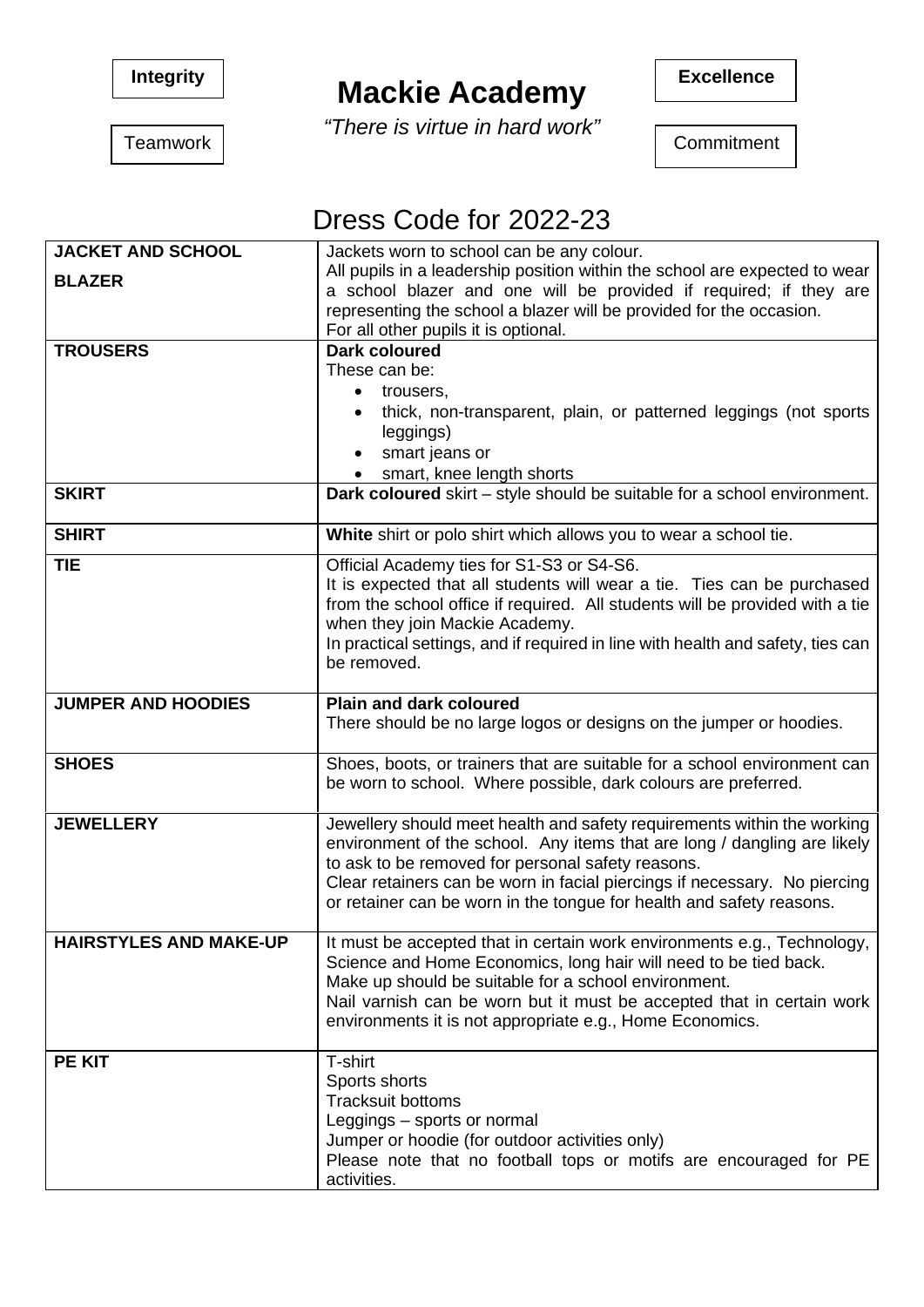

*"There is virtue in hard work"* 

Teamwork | There is virtue in hard work | Commitment

#### School Kit vs PE Kit Days 2022-23

| S1: School Kit and PE kit days 2022-23 |                                 |                                     |                            |               |               |  |  |
|----------------------------------------|---------------------------------|-------------------------------------|----------------------------|---------------|---------------|--|--|
| "US" Groups                            | <b>Monday</b>                   |                                     | Tuesday Wednesday Thursday |               | Friday        |  |  |
| <b>1C1</b>                             | PE kit                          |                                     | School kit School kit      | <b>PE</b> kit | School kit    |  |  |
| <b>1C2</b>                             | School kit <b>PE</b> kit        |                                     | School kit                 | <b>PE</b> kit | School kit    |  |  |
| 1D1                                    |                                 | School kit School kit <b>PE</b> kit |                            | School kit    | <b>PE</b> kit |  |  |
| <b>1D2</b>                             |                                 | School kit School kit <b>PE</b> kit |                            | <b>PE kit</b> | School kit    |  |  |
| <b>1F1</b>                             | School kit <b>PE</b> kit        |                                     | School kit                 | <b>PE</b> kit | School kit    |  |  |
| 1F <sub>2</sub>                        | School kit <b>PE</b> kit        |                                     | School kit                 | PE kit        | School kit    |  |  |
| <b>1S1</b>                             |                                 | School kit School kit <b>PE</b> kit |                            | <b>PE</b> kit | School kit    |  |  |
| <b>1S2</b>                             | <b>PE</b> kit                   | School kit <b>PE</b> kit            |                            | School kit    | School kit    |  |  |
| <b>1U1</b>                             | <b>PE</b> kit                   | School kit School kit               |                            | <b>PE</b> kit | School kit    |  |  |
| 1U2 (practical set J)                  | School kit <mark>IPE kit</mark> |                                     | School kit                 | <b>PE</b> kit | School kit    |  |  |
| 1U2 (practical set K)                  | <b>PE</b> kit                   | School kit <b>PE</b> kit            |                            | School kit    | School kit    |  |  |

| S2: School Kit and PE kit days 2022-23 |                          |                |                   |                       |                       |  |
|----------------------------------------|--------------------------|----------------|-------------------|-----------------------|-----------------------|--|
| "US" Groups                            | <b>Monday</b>            | Tuesday        | Wednesday         | Thursday              | Friday                |  |
| <b>2C1</b>                             | School kit School kit    |                | School kit        | <b>PE</b> kit         | PE kit                |  |
| 2C2 (practical set K)                  | School Kit PE kit        |                | <b>PE</b> kit     | School Kit School Kit |                       |  |
| 2C2 (practical set L)                  | School Kit <b>PE</b> kit |                | School Kit        | <b>IPE</b> kit        | School Kit            |  |
| <b>2D1(practical set G)</b>            | School Kit PE kit        |                | School Kit        | <b>PE kit</b>         | <b>School Kit</b>     |  |
| <b>2D1 (practical set H)</b>           | School Kit PE kit        |                | <b>PE kit</b>     | School Kit School Kit |                       |  |
| <b>2D2</b>                             | <b>PE kit</b>            | <b>PE kit</b>  | <b>School Kit</b> | School Kit School Kit |                       |  |
| 2F1                                    | School Kit   PE kit      |                | School Kit        | School Kit   PE kit   |                       |  |
| 2F2                                    | School Kit School Kit    |                | <b>PE</b> kit     | School Kit   PE kit   |                       |  |
| <b>2S1</b>                             | School kit <b>PE</b> kit |                | School kit        | PE kit                | School kit            |  |
| 2S2 (practical set H)                  | School Kit   PE kit      |                | <b>PE</b> kit     | School Kit School Kit |                       |  |
| 2S2 (practical set I)                  | School Kit   PE kit      |                | <b>School Kit</b> | <b>PE kit</b>         | <b>School Kit</b>     |  |
| <b>2U1</b>                             | School Kit <b>PE</b> kit |                | PE kit            | School Kit School Kit |                       |  |
| <b>2U2</b>                             | <b>PE</b> kit            | <b>IPE kit</b> | <b>School Kit</b> |                       | School Kit School Kit |  |

| S3: School Kit and PE kit days 2022-23 |               |                                  |                       |                          |  |  |  |
|----------------------------------------|---------------|----------------------------------|-----------------------|--------------------------|--|--|--|
| "US" Groups                            | <b>Monday</b> |                                  | Tuesday Wednesday     | <b>Thursday Friday</b>   |  |  |  |
| <b>3C1</b>                             |               | School Kit School Kit School Kit |                       | School Kit <b>PE</b> kit |  |  |  |
| <b>3C2</b>                             |               | School Kit School Kit School Kit |                       | School Kit PE kit        |  |  |  |
| <b>3D1</b>                             |               | School Kit School Kit School Kit |                       | School Kit PE kit        |  |  |  |
| <b>3D2</b>                             |               | School Kit School Kit School Kit |                       | School Kit PE kit        |  |  |  |
| 3F1                                    |               | School Kit School Kit School Kit |                       | School Kit   PE kit      |  |  |  |
| 3F <sub>2</sub>                        | PE kit        |                                  | School Kit School Kit | School Kit School Kit    |  |  |  |
| <b>3S1</b>                             | PE kit        |                                  | School Kit School Kit | School Kit School Kit    |  |  |  |
| <b>3S2</b>                             | PE kit        |                                  | School Kit School Kit | School Kit School Kit    |  |  |  |
| <b>3U1</b>                             | <b>PE</b> kit |                                  | School Kit School Kit | School Kit School Kit    |  |  |  |
| <b>3U2</b>                             |               | School Kit School Kit School Kit |                       | School Kit PE kit        |  |  |  |